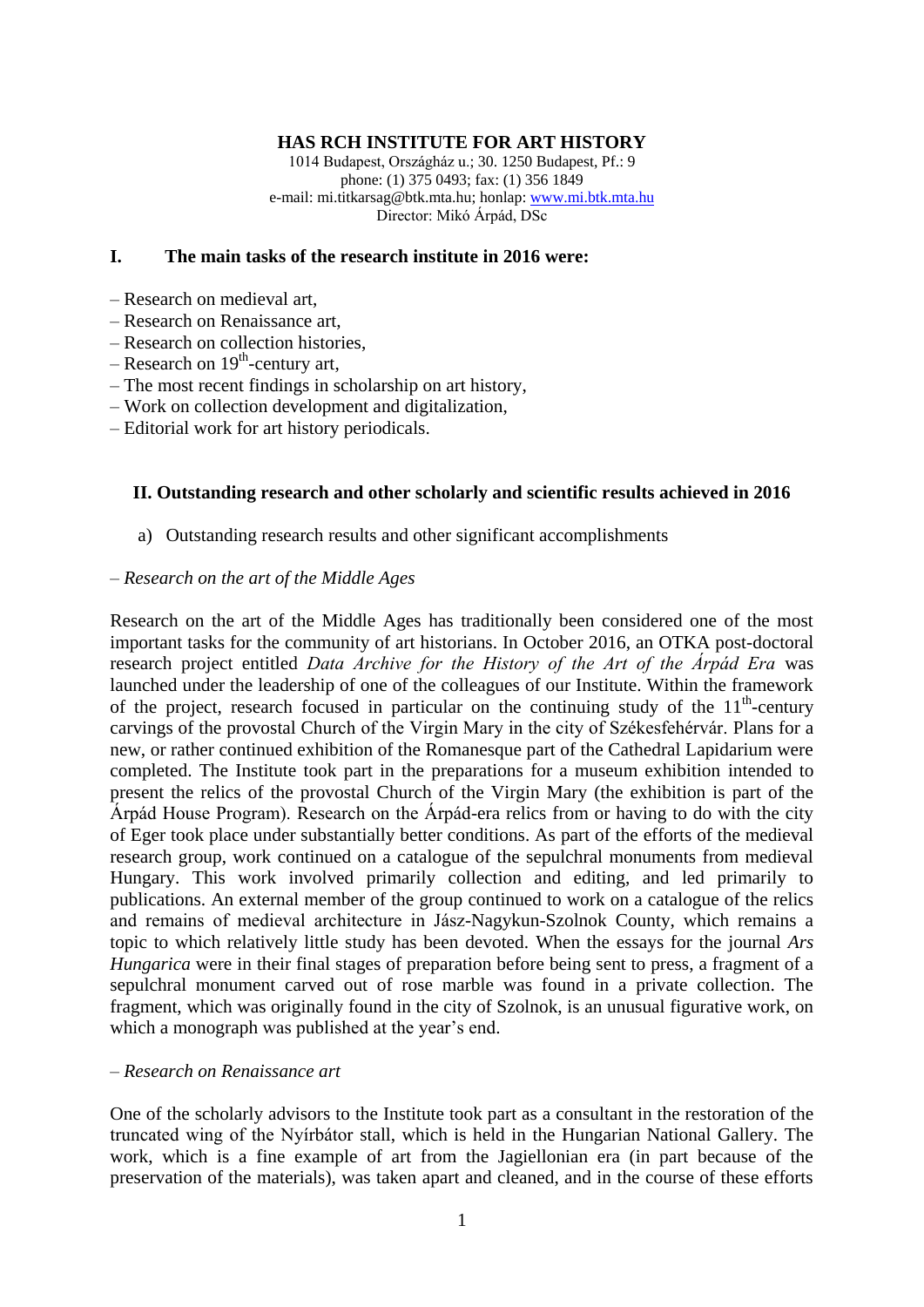it was possible to resolve or at least raise almost innumerable minor questions concerning the actual processes with which the work was created and its original site. The scholarly advisor also took part in the preparatory work for a major exhibition of art from the Reformation, which will take place in 2017. He is authoring the catalogue for the exhibition.

The scholarly advisor to the Institute also continued research on the Corvina Library and published two articles on the subject. One of them was part of a collection published on the  $\alpha$  occasion of the 100<sup>th</sup> birthday of Zsigmond Jakó. The other was included in a collection published as a tribute to István Monok. The advisor also continued examinations of the painted wooden ceilings (on which two articles were published).

One of the advisors to the Institute took part in the writing of catalogue entries for *Fejedelemasszonyok és a vallásszabadság Erdélyben, 2016* [The Wives of Princes and Religious Freedom in Transylvania, 2016], a book that was published by the Blessed Gizella Museum of Church Art. He also contributed to the catalogue of the Krakow-Budapest exhibition of the Budapest History Museum entitled *Közös úton. Budapest és Krakkó a középkorban* [On Common Path – Budapest and Kraków in the middle ages].

Within the framework of an NKFIH program, preparatory work began for the publication of a monograph on the oeuvre of György Bocskay, one of the most famous calligraphists of the late Renaissance. The monograph is being written by one of the colleagues of our Institute. It is based on her doctoral dissertation.

One of our colleagues identified new charters from the oeuvre of György Bocskay (*Acta Historiae Artium*) and also pursued revealing research on the history of the safeguarding and preservation of the church treasures of Újlak in the wake of the Battle of Mohács (*Művészettörténeti Értesítő*).

A junior member of the Institute published an article with an innovative approach in English on the Mátyás-Graduale in *Acta Historiae Artium*.

One of the senior members of the Institute gleaned new insights in research on the provenance of the holdings of the Corvina Library. These insights were prompted in part by the work of the early so-called white sarmentum-plaited codex group. New source materials which until now have escaped notice were discovered in the Teleki bequest of the Hungarian Academy of Sciences Manuscript Collection.

## *– Research on collection histories*

In 2016, research on source materials concerning works of art in Hungary in the  $17<sup>th</sup>$  century continued. In the course of this work, several inventories were discovered, in which the ensembles of objects (works of goldsmiths and silversmiths that later were brought to Forchtenstein) that can be considered "antecedents" to the treasures of the Esterházy family in the city of Forchtenstein are listed. The "maecenature and display" group pursued research on the topic of aristocratic show and pomp, drawing first and foremost on a  $17<sup>th</sup>$ -century inventory of paintings the origins of which are unknown (though it was found in an Esterházy archive). As a result of this work, other objects in the collection were identified, and these findings compelled the scientific community to modify the original hypothesis concerning the original sites of the objects included in the inventory. The inventory to the art collection of Hans Septimius Jörger, an important 17<sup>th</sup>-century art collector in Nuremburg, was also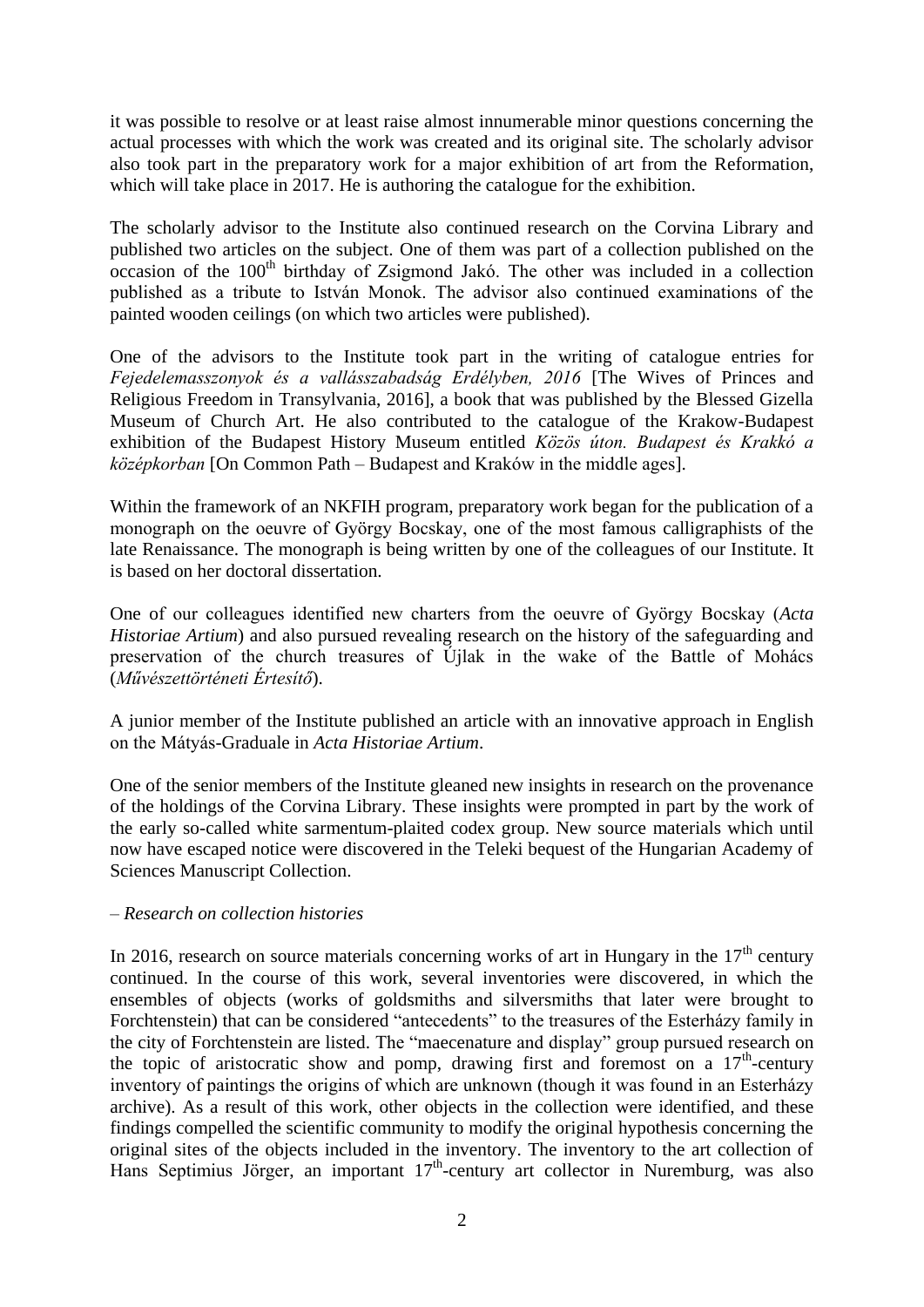discovered, on the basis of which several other paintings in the one-time Jörger collection were identified. Another project which also has been underway for several years touches on the same theme. The project involves the study of the furnishings of the manor houses of aristocratic families that are found today in Slovakia. It draws first and foremost on the written material of the Národná Kultúrna Komisia (National Cultural Commission). This year, the art collection of bishop of Vác and archbishop of Vienna Kristóf Migazzi was found. It was once held in Zlaté Moravce, but by the mid-1910s the items in the collection had ended up by way of inheritance in the manor house of the Erdődy family in Hlohovec. In the 1930s, they were put on the international art market. Items from the collection that have survived to the present day were discovered in Austrian, German, and Canadian public collections.

The "maecenature and display" research group also continued work on the study of the architectural history of the manor house of the Károlyi family in Carei, as well as the family's art collections and the lifestyles of the people who dwelt in the manor house.

The first two volumes of the correspondence of Imre Henszlmann (containing some 1,200 items) were published by Balassi Kiadó. The books are the second and third works in the *De Signis* series of the research group focusing on the history of the practice of art collecting. In addition to the publication of the text of the letters, which were written in several different languages, a new bibliography on Henszlmann was also published, and research has begun to clarify some of the issues concerning the chronology of events in Henszlmann's professional life. Eight members of the Institute are participating in the project.

A series of photographs by John Brampton Philpot of the plaster casts of ivory carvings held in the Fejérváry–Pulszky collection was published. Philpot was one of the most important photographers of artworks in the  $19<sup>th</sup>$  century. The richly illustrated bilingual publication (Hungarian and English), which includes with three analytical essays by internationally recognized scholars, was edited by Júlia Papp.

# *– Research on 19th -century art*

In 2012, the Institute for Art History restarted an undertaking involving comprehensive research based on the most up-to-date scientific results in Hungarian art and art from Hungary. In 2013, it published the handbooks entitled *Hungarian Art in the 19th Century. Architecture and the Applied Arts*. This much needed volume summarizes the urban and lifestyle shifts that took place in what was perhaps the most dynamically developing period of Hungarian art in a new, more user-friendly way for both specialists and the wider public. In 2016, the manuscript of the second volume of the two-volume *Hungarian Art in the 19th Century* was completed. The second volume, which deals with painting and sculpture, adheres to the same organizational structure as the first. It is broken into three chapters: Classicism (1800–1840), Romanticism (1840–1870), and Historicism (1870–1900). The first sections of the chapters present the institutional system (education, museums, collections, the arts in public life). They then examine the history of painting, sculpture, and mediums that were used for the reproduction of images. The presentation on the basis of genre (historical painting, landscapes, genre-paintings, portraits) is complemented with individual analyses of significant works of art of a given genre. Parallel to this, the English translation of the first volume of the handbook entitled *A magyar művészet a 19. században. Építészet és iparművészet* was published. The English translation (*Motherland and Progress: Hungarian Architecture and Design 1800-1900*) was published by the prestigious Birkhäuser / De Gruyter (Basel–Berlin–Boston) publishing house. Thus, the Institute has continued work on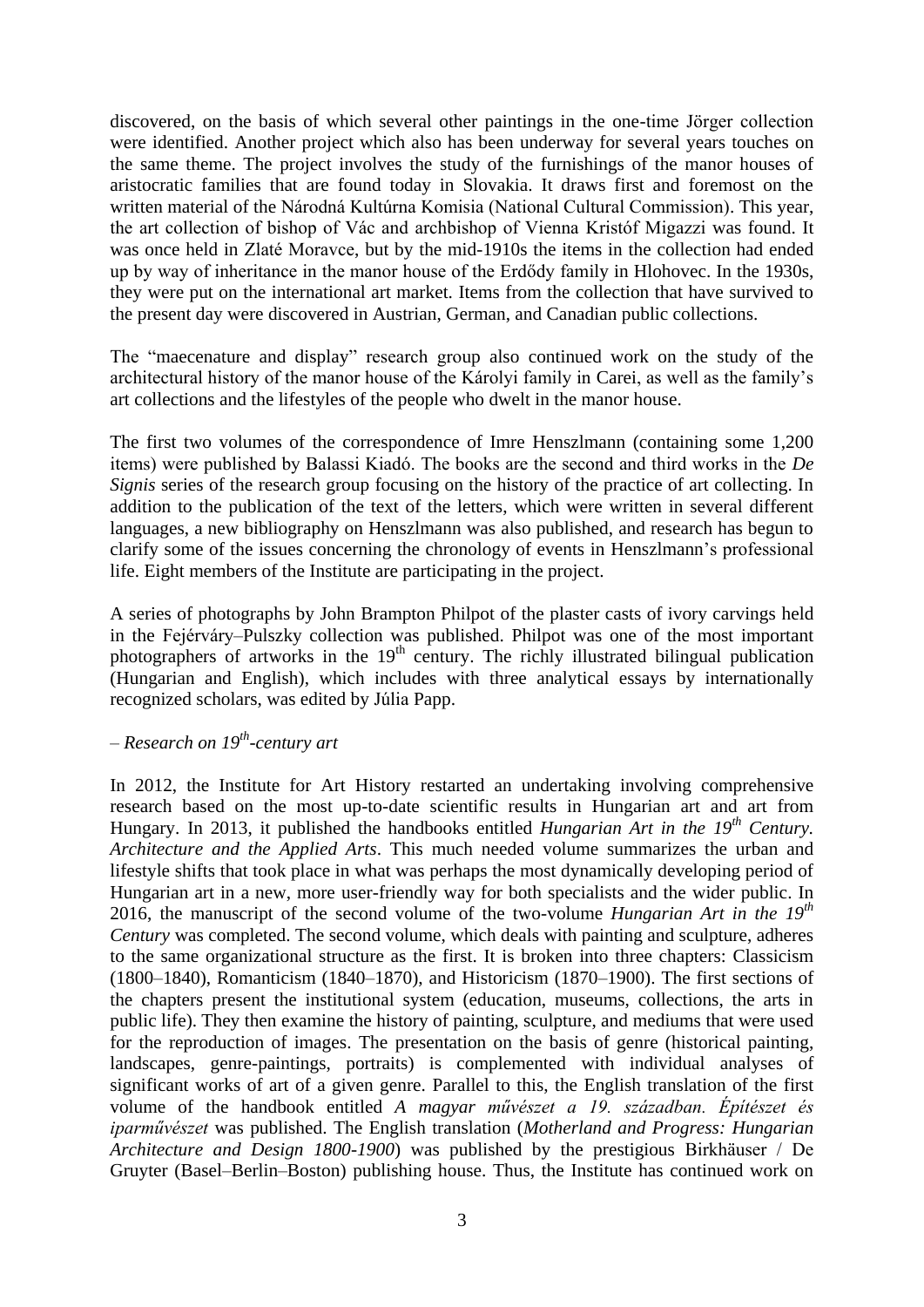the handbook series, an initiative which was launched in the 1980s but which regrettably was interrupted, while also giving this project, which we consider a fundamental part of our work, an international dimension.

The Institute organized a joint conference with the Schola Graphidis Art Collection (Hungarian University of Fine Arts – Secondary School of Visual Arts). The conference, which was entitled *Törékeny érték: a gipsz a 19–20. századi múzeumi és oktatási*  gyakorlatban [Fragile Thing of Value: Plaster in Educational and Museum Use in the 19<sup>th</sup> and  $20<sup>th</sup>$  Centuries], was held on February 19 2016. In the various sections of the conference, presenters held talks examining the uses of plaster models in museum environments, the path of plaster replicas and models from public construction projects to public collections, and the uses of plaster models in education. Articles based on the conference presentations were published in the second and third 2016 issues of the periodical *Ars Hungarica*, along with source materials on the uses of plaster that until now had remained unpublished. The first group of articles examines the acquisition of the plaster replicas that are held in the Museum of Fine Arts (the most significant collection of fine arts in Hungary) and their later fates and futures. The second examines the uses of plaster models in education. Plaster models were used not only in museums and educational institutions, but also in construction projects. The articles in the third issue of the periodical address this, focusing in particular on two of the major public construction projects of the era, the building of the Hungarian parliament and the reconstruction of the Church of Our Lady of Buda, or what is also commonly known as the Matthias Church, by Frigyes Schulek.

In 2014–2016, one of our colleagues pursued research on architectural history and the history of industrial education, with a particular focus on the 19<sup>th</sup>-century industrial schools and museums in Hungary. This research was done as part of an OTKA project entitled *The Arts and Sciences in the Service of Nation Building in 19th -century Hungary*. Within the framework of the project, the edifices and collections of the one-time Transylvanian Museum of Industry (The Franz Joseph Museum of Industry) were explored and reconstructed. In 2016, the findings of these research initiatives were compiled and prepared for publication. In connection with this research, an inventory was made of the plaster collection of the one-time Stone-Cutter and Masonry Industrial School, and indeed some of the objects were restored. In October of 2016, work began on an online registry of the objects in Romanian, Hungarian, and English.

# *– Research on 20th -century art and contemporary art*

One of the senior members of the Instiute has been pursuing research on contemporary art and nationalism for years. In 2016, she was one of the co-curators of the *Universal Hospitality* exhibition in Vienna, as well as one of the organizers of *Open Forum*, an associated event. She took part in several conferences abroad (for instance in Amsterdam and Birmingham) as an invited speaker, including the Piotr Piotrowski commemorative conference in Ljubliana, in which leading figures in the theory and museum practice of contemporary art participated. She held a presentation on the self-image of the region after 1989 from the perspective of art history.

In connection with research on the aesthetic modernization of the Kádár era, the Institute participated in a cooperative endeavor with experts from the Kiscell Museum of the Budapest History Museum. They organized an exhibition on the Hungarian pavilion at the 1958 World's Fair in Brussels. In addition to the Tibor Csernus research, which is tied to work on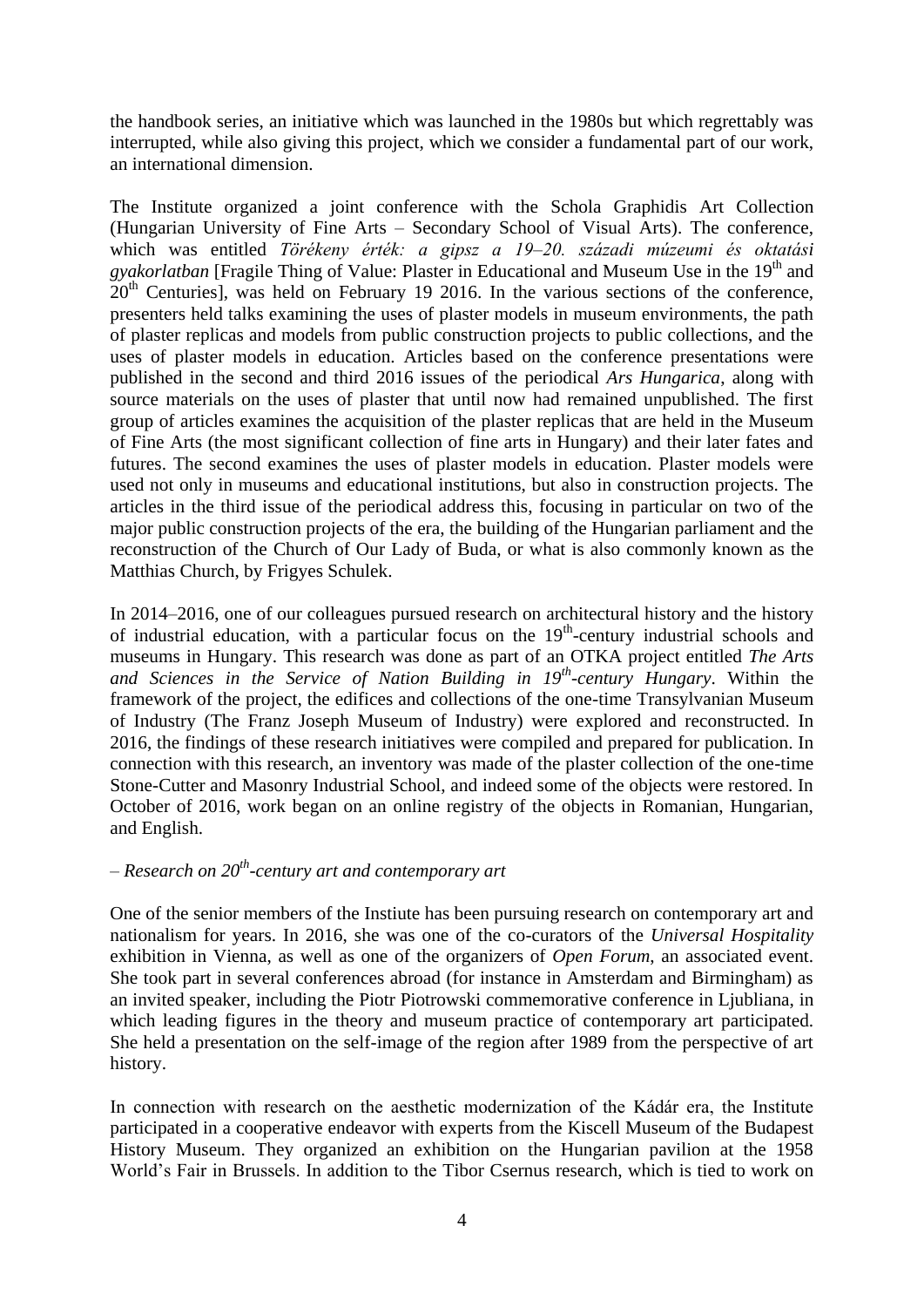the art of the 1950s and 1960s, the *catalogue raisonnée* of photographer Ilona Keserü was completed. The participants examined the questions of scholarship, creativity, art and public life, and the roles of art in social issues in connection with the art of the avant-garde, as well as the significance of utopic visions and the theories of the New Left. They also made contributions to a research project of tranzit.hu and the Leipzig *Galerie für Zeitgenössische Kunst*, the goal of which was to publish a book in English on the subject. In connection with the work of the Critical Theory Research Group, they examined various theories of nationalism, post-nationalism, populism, and the post-political. An English-language monograph was published by the HatjeCantz Kiadó on the paintings of Attila Szűcs. One of our colleagues is participating as a leading researcher (editor, proofreader, and author) in the *Central-Eastern-Europe and the 1960s* project of the Kassák Museum, the principal goal of which is to publish an ambitious book in English with the Thames and Hudson Publishing House.

In connection with the research project entitled *Hosszú hatvanas évek* [The Long 1960s], the Institute launched a joint program with the Miskolc Gallery the goal of which is to study the Hungarian graphic arts of the period between 1945 and 1964.

One of the scholarly advisors to the Institute took part in the preparatory work for the exhibition entitled *Árny a kövön. Ország Lili művészete* [Shadow on the Stone. The Art of Lili Ország], which was held by the Hungarian National Gallery.

## *– New art historical publications*

The Institute regards it as one of its most important tasks to examine and address (in part through the publication of source materials) the blank spots in the art historiography of the 20<sup>th</sup> century. We are also continuing work that was begun with the publication by our Institute of the handbook entitled *Emberek és nem frakkok. A magyar művészettörténet-írás nagy alakjai* ("People and Not Formal wear. Great Figures of Hungarian Art Historical Scholarship"), with particular focus on the scholarship of the interwar period. Through the work of the research group, the first issue of *Enigma* in 2016 is tied to the three publications of source materials (which won the Opus Mirabile Prize of the Hungarian Academy of Sciences Committee on Art History in 2015) on the relationship between János Wilde, the world-famous expert on the art of Michelangelo, and the Vienna School. It is now the fourth publication in this series. The next two publications of source materials in 2016 (*Enigma* nos. 87 and 88) constitute a tribute to the oeuvre of art historian and scholar of the art of Antiquity János György Szilágyi (1918−2016). Szilágyi was one of the few archeologists of the Classical world who exerted an enduring influence not only on the more narrow circles of scholars, but also on several branches of the social sciences with his conviction according to which scholarship on Antiquity is unified and indivisible, and literary and artistic compositions must always be studied in connection with each other and the whole of the culture of Antiquity.

## *– Collection development and digitalization*

The collections of the Institute play a very important role in its operation. They include the Hungarian Artists' Lexicon, which has many hundreds of listings, as well as the Data Archive, which collects the documents of artists and art historians, and the Photo Archive and Archive Registry Collection, large parts of which have already been digitalized. Thanks to our advanced digitalization program, the number of online inquiries concerning the various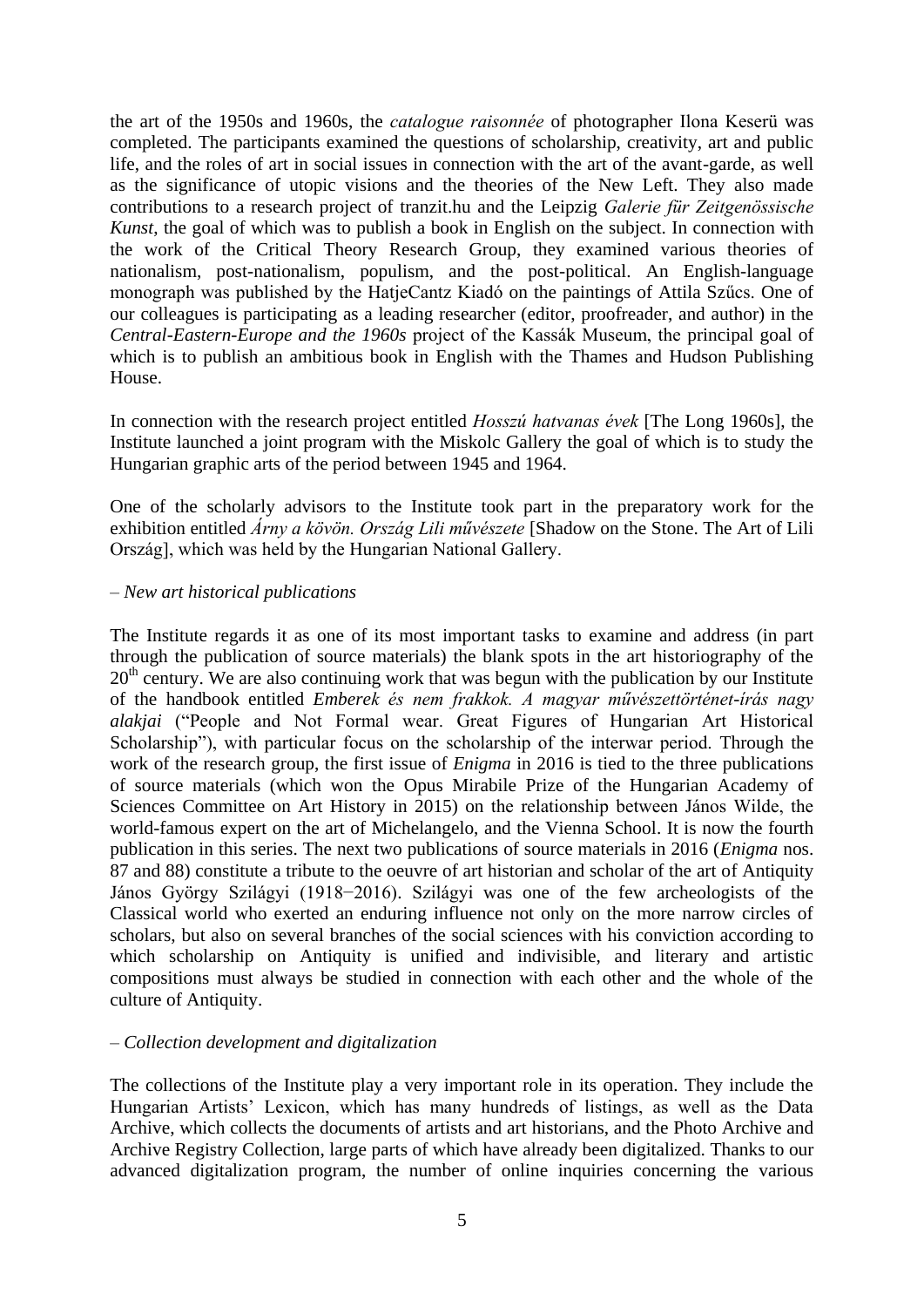collections of the Institute is continuously increasing. The digitalization of the materials that are most frequently used by researchers is constantly underway. In 2016, J. Benda's *A magyar képzőművészeti egyesületek története* [The History of Hungarian Fine Arts Societies] (C-II-20) and *Folyóiratok művészeti tárgyú cikkei* [Articles on Art in Periodicals] (C-I-127) were made available digitally. Materials were downloaded from the Database 4,280 times in 2016.

The Photographic Collection contains photographs of works of art, artists, and buildings that are Hungarian or in any way significant to Hungary's cultural history, without regard to time or place. At the moment, the Collection numbers some 80,000 items. There is an index of places and names that greatly facilitates research, as well as a list of contacts based on place. At the moment, the slides marked by the letter D in the collection (some 7,400 images) are available online. The data concerning the registries of the B materials (some 9,400 positive images) has been entered and typed, and the data has been confirmed or corrected. The collection of black-and-white negatives (designated with the letter N) contains some 65,900 items, roughly half of which are available digitally at the moment. Approximately 44,000 of the entries have been checked and confirmed, and they are available online on the Institute website. Google keeps an index of the materials in the Photographic Collection, and these entries usually appear among the first hits for searches done with the corresponding art history terms.

Digitalization of the Archive Registry Collection was completed in 2016. Now all of the materials (some 300,000 entries) are accessible online on the Institute's website. Some 10,000 searches of the contents were done on average per year, which obviously drastically exceeds the number of documents which were consulted by some ten to fifteen researchers per year in previous years.

The photographic documentation program entitled *Budapest építészeti öröksége – Lipótváros* [Budapest's Architectural Heritage – Lipótváros] is also underway within the institutional framework of the Institute. The project involves the creation of a systematic photographic record of the buildings in the district, the organization of the digital images into files, and the uploading of the gallery of images to the Institute's website. Parallel to this, work was also done in 2016 on writing up the archival materials on the buildings.

The tasks of the Psychiatric Art Collection of the Hungarian Academy of Sciences, which functions as part of our Institute, include work on the bequest of Irén Jakab, such as the digitalization of the visual and audio materials, the addition of annotations, and the creation of inventories. Preparatory work for a joint exhibition with the Freud Museum in London also began in 2016. Colleagues of the Institute continued background research on the exhibitions of The Eight, and as part of this they analyzed ties between psychoanalysis and painting in the period leading up to the outbreak of the Second World War. In connection with the work that was done on the collection, they collaborated with the Open Gate Gallery and the Reuter Camillo Collection in Pecs. Drawing on the research initiatives of the Petőfi Literary Museum, they organized an exhibition in 2016 entitled *A kétsíkú kép – Füst Milán és Pál István barátsága* [The Two-Sided Picture – The Friendship between Milán Füst and István Pál]. In cooperation with the Balassi Institute, in 2016 an exhibition was held at the Hungarian Institute in Paris presenting the collection entitled *Le temps des asiles* [The Time of Exiles].

*– Editorial work for art history periodicals*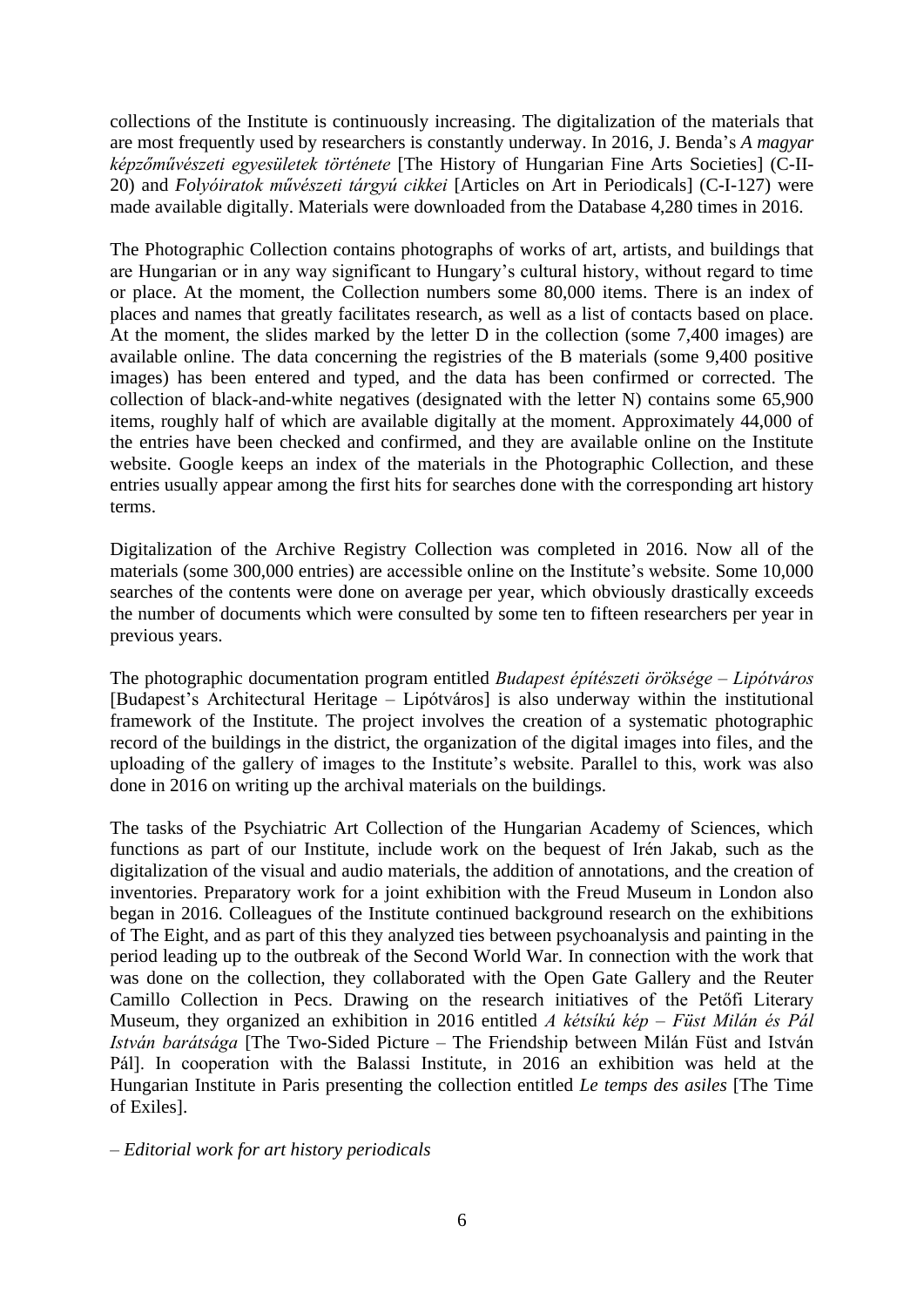The Institute edits the more important periodicals on art historical research in Hungary. One of the advisors to the Institute is the editor of *Acta Historiae Artium*, a periodical on art history in Hungary published once a year in foreign languages. Another advisor edits *Művészettörténeti Értesítő* [Art Historical Bulletin], a Hungarian-language periodical on art history that is published twice a year. One of the senior members of the Institute edits *Enigma*, a periodical on the history of the science of art history itself, which is published in varying numbers of issues every year. The senior member of the Institute is also the editor-inchief of *Új Művészet* [New Art]. As a periodical that is published in twelve issues every year, it constitutes one of the leading organs in the world of contemporary fine arts in Hungary. Finally, the two senior members the Institute edit *Ars Hungarica*, a scientific periodical on the fine arts that is published in four issues every year.

## b) The Sciences and Society

In 2016, *Ars Hungarica*, the periodical of the Institute, underwent several important changes. Changes were made to the editorial board, and the profile and appearance of the periodical were also rethought and redesigned.

In 2015, the Hungarian Academy of Sciences celebrated the  $150<sup>th</sup>$  anniversary of the opening of its central building on what today is Széchenyi István Square. A number of events which were organized by our Institute were held in order to commemorate the anniversary. Members of the Institute held presentations at conferences and exhibitions in which they spoke about the findings of the most recent research projects undertaken by the Institute. The most important part of the many events was the exhibition entitled *The Palace of the Academy is 150 Years Old*, which was organized by one of the senior members of the Institute. Several colleagues of the Institute worked together to put together a detailed catalogue of the exhibition. 3,080 people came to see the exhibition, and the events were well received in the press and the media, and also by the visitors. Research results are being published in a selfstanding volume.

In 2014, with the cooperation of the Institute, a temporary exhibition was opened in the Museum of Applied Arts entitled *Lechner, a creative genius*. The exhibition presented the work of Ödön Lechner, one of the greatest figures of Hungarian architecture. As a kind of continuation of the exhibition, some of the materials that had been on display were arranged as tableaus and put on view in Budapest subway cars. In 2016, the tableaus were presented as a traveling exhibition in the Municipal Gallery in Csongrád and then in the crypt of the cathedral in Szeged.

# **III. The Institute's Relationships in Hungary and abroad**

The Institute has close ties to the two major international organizations of the discipline: CIHA (The International Board for Art History) and RIHA (International Association of Research Institutes in the History of Art). The Institute takes part in one of the endeavors of the International Association of Research Institutes in the History of Art, namely the publication of the RIHA online scientific journal. Two of our colleagues work as local editors for the RIHA Online Journal. In 2016, the international editorial board held its annual meeting in Budapest.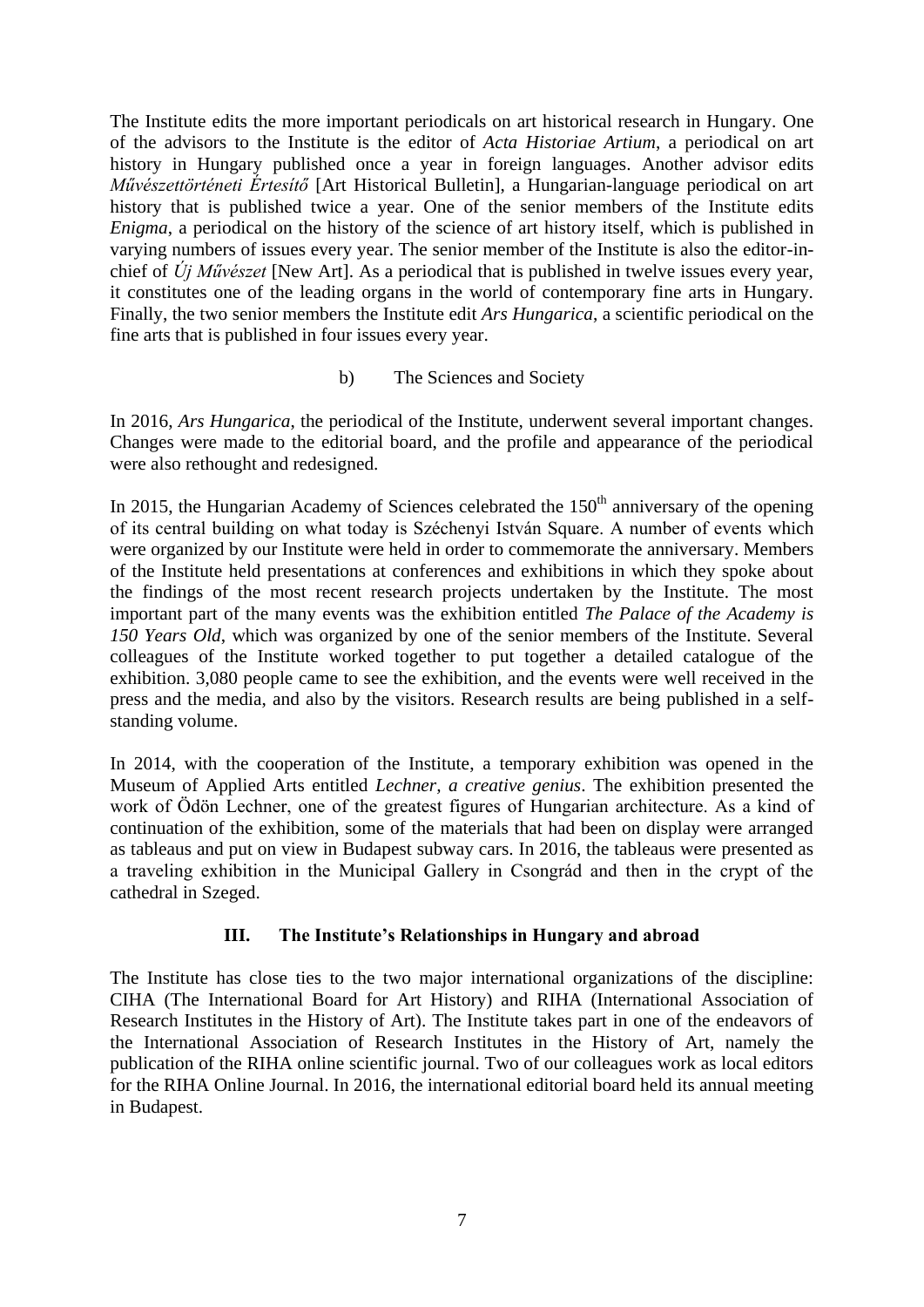As the vice-president of the Association des Anciens Boursiers du Gou¬vernement Français (AABGF), one of our colleagues took part in the organization of several cultural programs, working together closely with the Budapest French Institute.

One of the junior members of the Institute served as the president and manager of the advisory board of the European Roma Cultural Foundation and a member of the advisory council of *Gallery 8 – Roma Contemporary Art Space*. She is also one of the fourteen members of *Alliance for the European Roma Institute*, an international volunteer group of Roma intellectuals. In 2016, the Alliance founded the *European Roma Institute for Arts and Culture*, which will open in Berlin in April 2017.

The entries in the *De Gruyter* lexicon on Hungarian artists, which is now being taken over by *Thieme-Becker* and *Saur*, build largely on the Lexikon collection. One of our colleagues is editing the entries in the lexicon that concern the Hungarian fine arts and is also authoring several of the entries.

The Institute continued to work together closely with the Marburg picture archive (Deutsches Dokumentationszentrum für Kunstgeschichte – Bildarchiv Foto Marburg). This cooperative work gives our colleagues access to the photographs held in the archives.

Seven of our colleagues are members of the Hungarian Academy of Sciences Committee on Art History. The president and person responsible for publishing is an advisor to the Institute.

One of the advisors to the Institute takes part in the work of the Hungarian Archeological and Art History Society as the vice-president of the Society. He is a member of the Hungarian Academy of Sciences Interdepartmental Committee on Cultural History, the Social Sciences Committee of the Council of the Academy Research Institutes, and the NKFIH Social Sciences Collegium.

One of the advisors to the Institute is a regular member of the Momentum Medieval Economic History Research Group, which functions within the Research Centre for the Humanities of the Hungarian Academy of Sciences. He gave a presentation at the December conference held by the research group (The Stone-cutter of the "Dragon-Knights": The Buda Studio of a 15<sup>th</sup>-century Sculptor and Entrepreneur Who Studied in Salzburg and Whose Influence Stretched to Bosnia and Silesia: The Master of the Stibor Sepulchral Monuments).

In 2016, the Institute reached an agreement concerning cooperation with the Momentum research group Hungary in Europe of the Middle Ages. Within the framework of this agreement, the Institute provided on loan stamp facsimiles for an exhibition held in the Ferenczy Museum in Szentendre between May 19 and July 31 2016. The exhibition was entitled *Mítosz és valóság. A pilisi monostor II. András korában* [Myth and Reality. The Pilis Monastery in the Era of Andrew II].

One of the advisors to the Institute is a regular member of the Momentum Program of the Research Centre for the Humanities of the Hungarian Academy of Sciences Institute for Historiography, Research Team for the Holy Crown (he published an article entitled *Panovníci a koruny. Reprezentácia na uhorských erbových listinách v ranom novoveku* in volume of papers from a conference held in Bratislava). Another one of our colleagues examined the court celebrations connected to the coronation of the Hungarian kings and queens in the  $15<sup>th</sup>$  and  $16<sup>th</sup>$  centuries. He held a presentation in English on his findings at the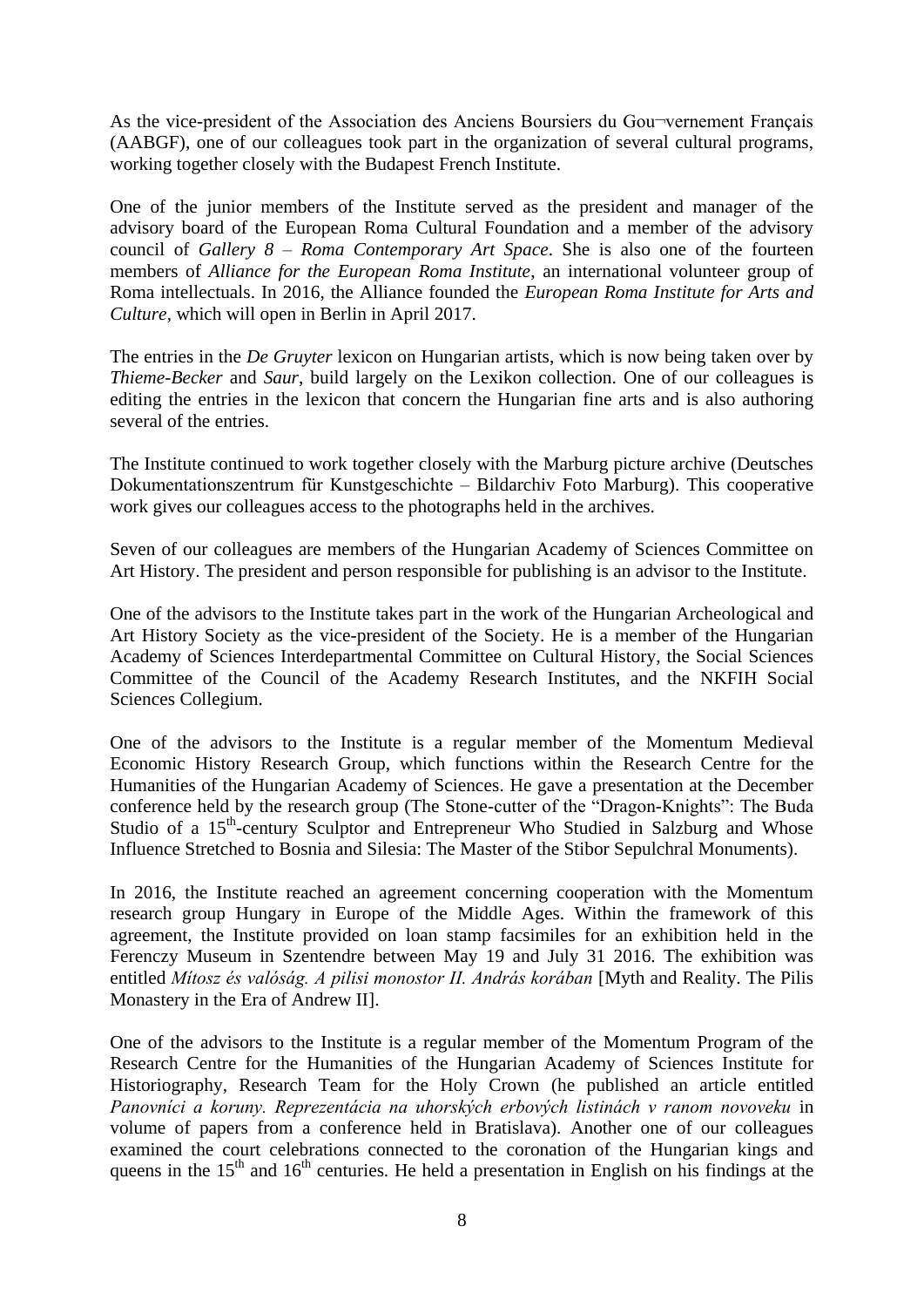2016 international conference of the research group and the Spanish *HISPANEX 2015 Program*.

One of the advisors to the Institute took part in a conference on  $16<sup>th</sup>$ -century Church history held in Pécs at the Theological College. He held a presentation entitled *Főpapi kincstárak a 16. század második felében Magyarországon* [Prelate Treasuries in Hungary in the Second Half öt eh  $16<sup>th</sup>$  Century], drawing on the preparatory work for the Renaissance handbook. He also held a presentation in Cluj at the seat of the Transylvanian Museum Society on the history of the Corvina Library. He was invited by the Korunk Akadémia. He also presented in Bratislava the Hungarian edition of Jozef Haľko's monograph on the Church of Saint Martin.

A colleague of our Institute took part in the work of the celebrations of a commemorative year in Szigetvár. She prepared the concept for the art history section of the Zrínyi exhibition, which was held in the castle museum of Szigetvár, and she took part in the organization of the exhibition as a curator.

Enikő Buzási's milestone work *Források a magyarországi, erdélyi, valamint magyar megrendelésre dolgozó külföldi művészek bécsi akadémiai tanulmányaihoz (1726–1810)* [Sources on the Academic Studies Pursued in Vienna by Hungarian and Transylvanian Artists and Artists working on Request from People in Hungary (1726–1810)] was published. The book is a reference work on Hungarian artists who pursued studies in Vienna.

# **IV. A short introduction of the most important Hungarian and international grants received in 2015**

In 2016, within the framework of a NKFIH grant, the Renaissance handbook, part of the relaunched art history handbook series, was published at the end of the four year cycle. The project (The Renaissance in Hungary) is led by one of the scholarly advisors t the Institute, and several of our colleagues are taking part in the research and organizational work. The Institute is also publishing a monograph on György Bocskay within the framework of the project.

An OTKA project which is being overseen by one of our colleagues at the Institute has been extended for 2017 (Data Archive for the History of Hungarian Object Culture,  $16<sup>th</sup>$ -19<sup>th</sup> centuries, K 105005).

The Institute will also oversee and provide infrastructural support for an OTKA project which began in 2013 under the direction of an external colleague (Research on the Topography of Ancient Monuments in Kőszeg and the Tokaj-Hegyalja region, K 109323).

As part of a National Culture Fund grant, the Institute was given support for the publication of a collection of iconographical essays by Terézia Kerny. Kerny, who passed away not long ago, was one of our colleagues at the Institute.

*Ars Hungarica*, the periodical of the Institute, is published in four issues every year with the support of the Hungarian Academy of Sciences and a grant provided by the National Culture Fund for periodical publication.

# **V. The most significant scientific publications in 2016**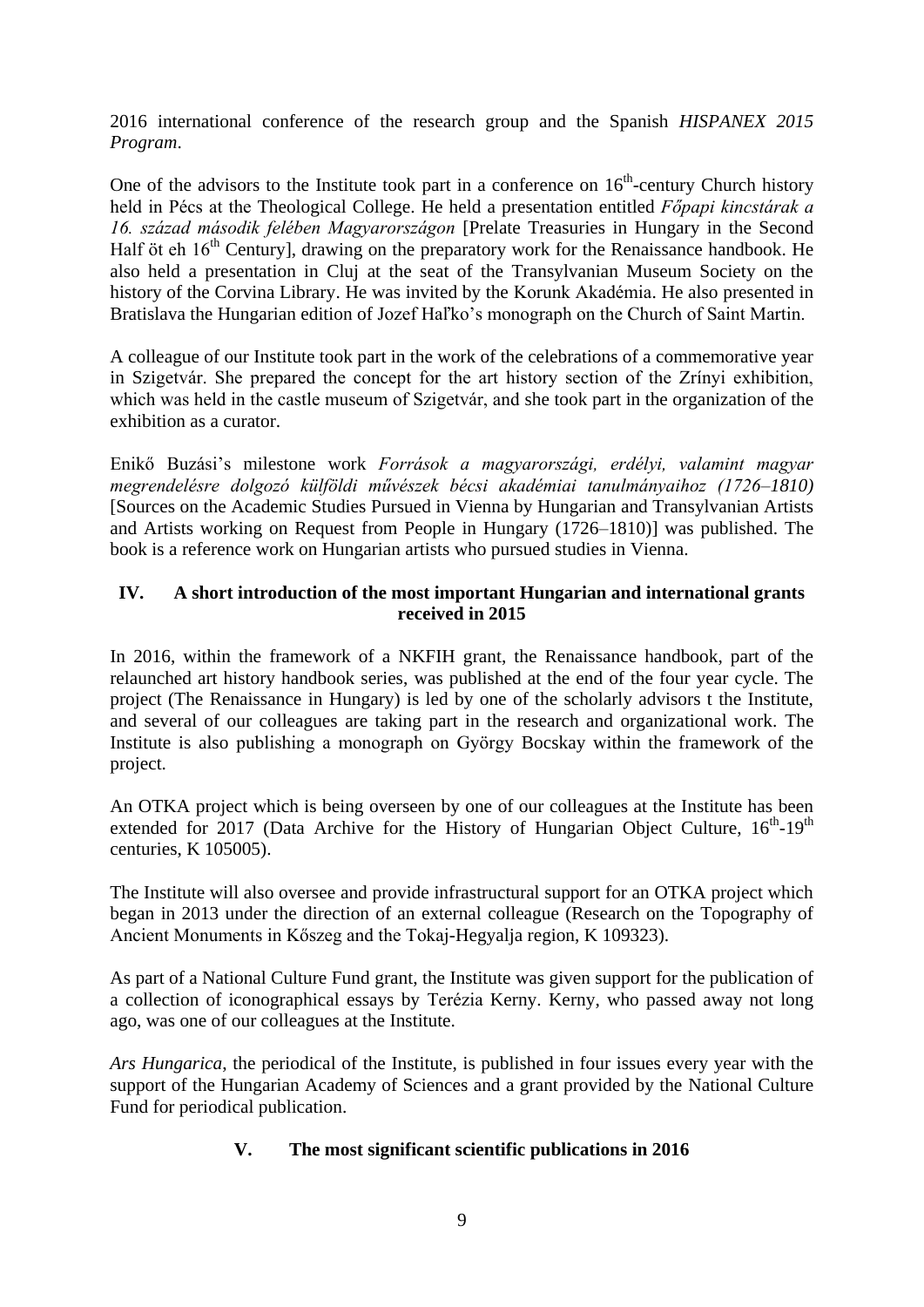András, Edit: What Does East Central European Art History Want? Reflections on the Art History Discourse in the Region since 1989. In: *Extending the Dialogue. Essays by Igor Zabel Award Laureates, Grant Recipients, and Jury Members, 2008–2014*. [editors: Christiane Erharter, Rawley Grau, and Urška Jurman] Archive Books, Berlin, Igor Zabel Association for Culture and Theory, Ljubljana, ERSTE Foundation, Vienna, 2016, pp. 52–77. (Archive Books)

Bicskei Éva, Ugry Bálint, Véri Dániel (szerk.): *150 éves az Akadémia palotája.* Budapest, Magyar Tudományos Akadémia, 2016.

Bubryák Orsolya: Athleta Christi. Political Propaganda in the Art Patronage of Tamás Erdődy, Ban of Croatia and Slavonia. *Acta Historiae Artium* 57 (2016) pp. 131–166.

Farbakyné Deklava Lilla: A Budavári Koronázó Főtemplom mint királyi temetkező hely. III. Béla és Antiochiai Anna sírja és síremléke a Mátyás-templomban. *Művészettörténeti Értesítő* 65 (2016) pp. 241–280.

Gulyás Borbála: Previously Unknown Charters in Booklet Form by the Calligrapher George Bocskay. *Acta Historiae Artium* 57 (2016) pp. 105–130.

Hornyik Sándor: Modern magyar szocialista realizmus? Az ötvenes évek budapesti esztétikai modernizációja Brüsszel tükrében. In: Róka Enikő (szerk.): *Mutató nélkül. B. A. úr X-ben*. BTM, Budapest, 2016, pp. 69–80.

Lővei Pál – Weisz Boglárka: A gazdaság és pénzügyigazgatás szereplőinek szórványos síremlékei a középkori Magyarországon. In: Weisz Boglárka (szerk.) *Pénz, posztó, piac. Gazdaságtörténeti tanulmányok a magyar középkorról*. Budapest, MTA BTK Történettudományi Intézet, 2016, pp. 217–266.

Mikó Árpád: A Bibliotheca Corvina és II. Ulászló. A miniatúrafestészet kérdései a Jagellókori Magyarországon. In: Dáné Veronka, Lupescuné Makó Mária, Sipos Gábor (szerk.): *Testimonio litterarum. Tanulmányok Jakó Zsigmond tiszteletére*. Kolozsvár, Erdélyi Múzeum-Egyesület (EME), 2016, pp. 269–278.

Nagy, Eszter: On the Creation of the Gradual of King Matthias. *Acta Historiae Artium* 57 (2016) pp. 23–82.

Papp Júlia (szerk.): *John Brampton Philpot's photographs of fictile ivory. / John Brampton Philpot fényképsorozata elefántcsont faragványok másolatairól.* Budapest, MTA BTK Művészettörténeti Intézet, 2016, 463 p.

Sisa, József (szerk.): *Motherland and Progress. Hungarian Architecture and Design 1800– 1900*. Basel–Boston. Berlin: Birkhäuser Basel / De Gruyter, 2016, 996 p.

Szentesi Edit (közread.), Boncz Hajnalka, Bubryák Orsolya, Ecsedy Anna, Gulyás Borbála, Havasi Krisztina, Mentényi Klára, Naményi Mária, Pócs Dániel, Pócs Veronika, Simon Anna (levéltári kutatás és átiratok), Nagyajtai Andor (bibliográfiák és mutatók): *Henszlmann Imre levelezése és iratai. I. 1826–1860. augusztus., II. 1860. augusztus–1864.* (De Signis, 2–3.) Budapest, Balassi, 2016.